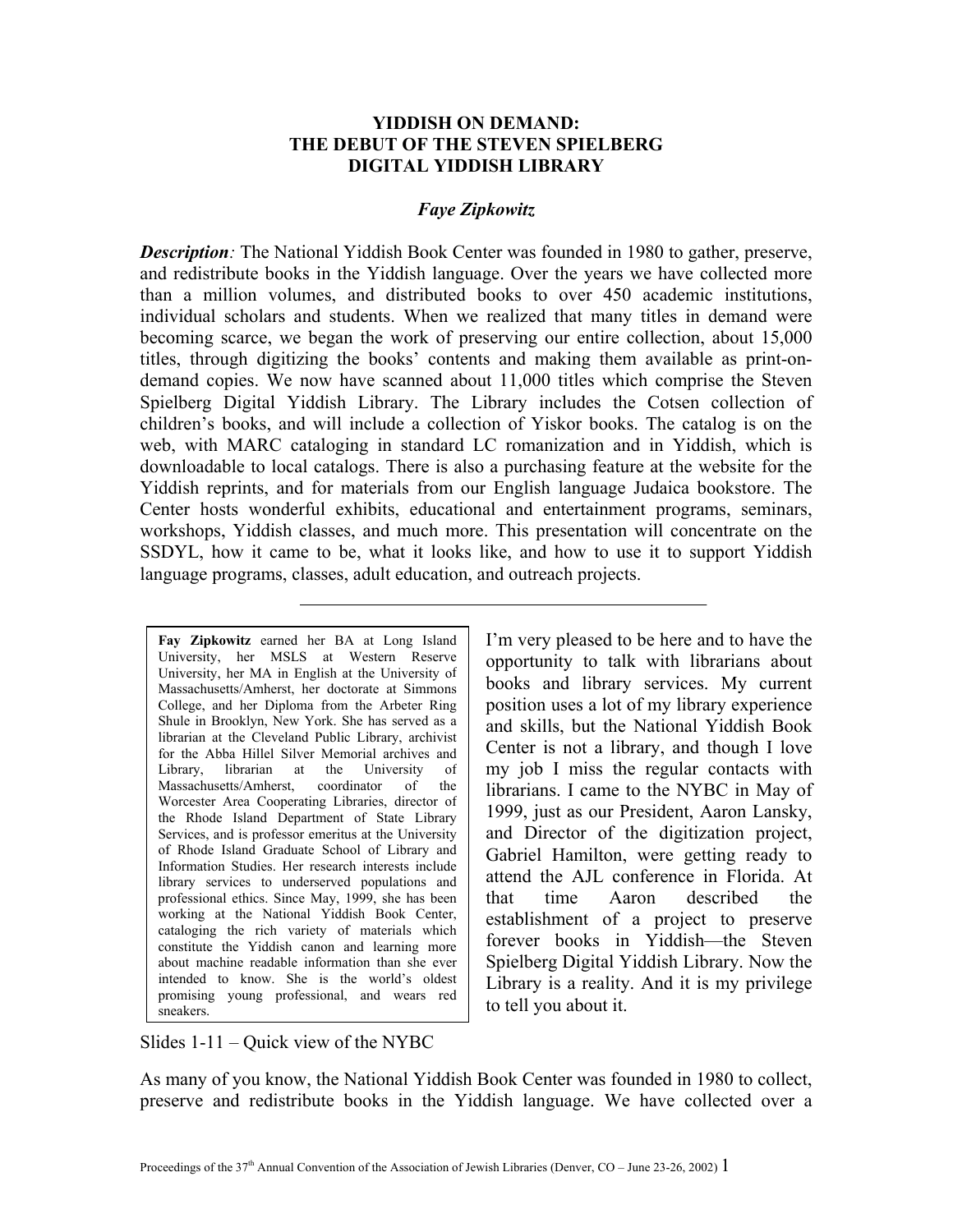million volumes, and more are donated all the time. We have supplied whole collections to over 450 colleges and universities around the world, and thousands of books to individuals, scholars, students, collectors and dealers. Alas, not all of our collections are in good enough condition to provide to libraries, and we also began to run out of materials that are in high demand. So, about four years ago, a project was developed to create a digital library by scanning each of the titles in our collections. By doing this we could accomplish more of what the Center was founded for: to preserve the written Yiddish word, to make usable copies of books available, and to preserve the texts forever.

Slide 12 – Spielberg sign

Slide 13 – Spielberg sign

Slide 14 – The goals for the project

Slide 15 – Flow chart: selecting and coding for digitization

The project was begun with seed money from Steven Spielberg's Righteous Persons Foundation, and was supported by other major grants and by an adopt-a book program. A contract was made with Danka Services International, now owned by Pitney Bowes, in Mechanicsburg, PA. We at the Center agreed to ship a minimum of 200,000 pages a month to the scanners, in return for a favorable price structure. The Center also decided that every title should be fully cataloged before going out for scanning. We had a shorttitle catalog in the form of an inventory list, and had begun cataloging on RLIN about 3 years earlier. Facing the numbers of 15 to 20,000 titles we expected to be scanned, the Center began a search for a cataloger who could work with the VTLS Classic software, maintain AACR2 and MARC standards, and create access in Yiddish to each record. And I said I can do that, so they hired me. We expected the cataloging part of the project to last 2-3 years. More on that timetable later.

Slide  $15 -$  Flow chart – shipping books for scanning

Slide 16 – Scanning process and rejects returned to NYBC

A working database for cataloging was developed by Marcive, which created more or less full records for most of our titles. This database included RLIN records, and some very peculiar bedfellows based on the matches made by Marcive, but it was very workable. As the books were pulled from the shelves for digitizing, they were examined for appropriateness for scanning in a production mode process. If they seemed stable enough, and were complete, they were assigned an ISBN, and moved to me for cataloging. I completed the copy cataloging and for each record I entered a control number derived from the ISBN assigned in the digitization database. I added a series note for the Steven Spielberg Digital Yiddish Library, and in Hebrew characters, the author, title and imprint in Yiddish. The latter sounds simple, but I had to use a diabolical software package called Windows for Hebrew, which plays havoc with all other programs on the computer. Those of you who have entered non-Roman characters into catalog records know the fun of moving back and forth from left-to-right and right-to-left. Eventually it becomes second nature, and you even memorize the Hebrew keyboard. And for each title I then created a second record that represents the digitized reprint version,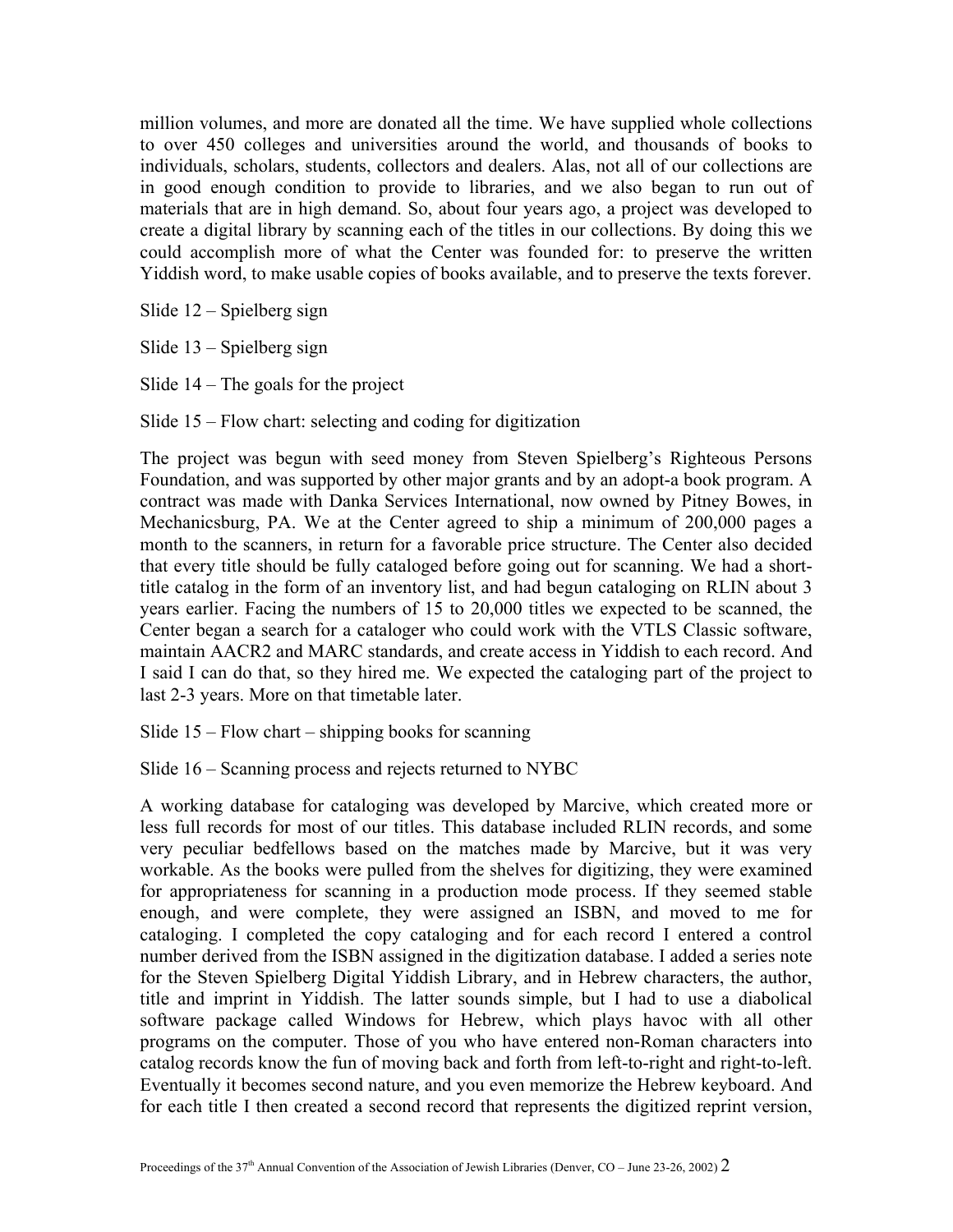including the new imprint and the historical information. These are the records you see in the online catalog. The other records reside in our local catalog, representing artifactual copies of the books.

Slide 17 – Proofs returned to NYBC

Slide 18 – Proofing process and record keeping on the status of book titles

The database for the project tracks every title, whether sent for scanning or kept back for any reason. If sent for scanning, we track when it was sent, when the proofs come back, what the disposition of the proof is, any further work that needs doing, and when the title is ready for release into the online catalog. Also carried in the database is information about whether the books are part of the special collections—the Cotsen children's library, and the Yisker books, the literature collection.

Meeting the scanning contract meant cataloging about 40 books a day. Sometimes the system, or the cataloger, doesn't meet the challenge, so some books were shipped with photocopied title pages and other vital information kept for cataloging. We set aside temporarily books for which we had no good copy, for later original cataloging. And we set aside books that were imperfect, to look for better copies, or were unscannable for various reasons.

Most of the books came through the process very well. In fact, the reproductions are in many cases clearer and more easily read than the originals. Of course the digitized reprints are new, clean, and printed on permanent paper, which makes them more practical for libraries, and more palatable for people who react to handling crumbly paper. Many of our customers, however, still ask for original copies where possible. There's something about the original artifact, its aura, its provenance, which is very appealing to scholars, students, collectors and booklovers in general.

Slide 19 – Technical data about SSDYL

Slide 20 – Numbers for SSDYL

Slide 21 – Examples of reprint books

Slide 22 – Examples of original books

Slide 23 – Children's book, odd size

Slide 24 – Children's book, common size

I'd like to highlight two special parts of the digitization project, as subsets of the SSDYL. One is the Cotsen Collection of children's books. We digitized from microfiche about 850 children's books from the YIVO collections, in addition to all of the children's materials we had in our own collections. These represent some rare and hard to find items, and copies of the reprints will become part of the Cotsen children's collections at Princeton University. Neil Zagorin, our bibliographer, is preparing an annotated bibliography for these titles.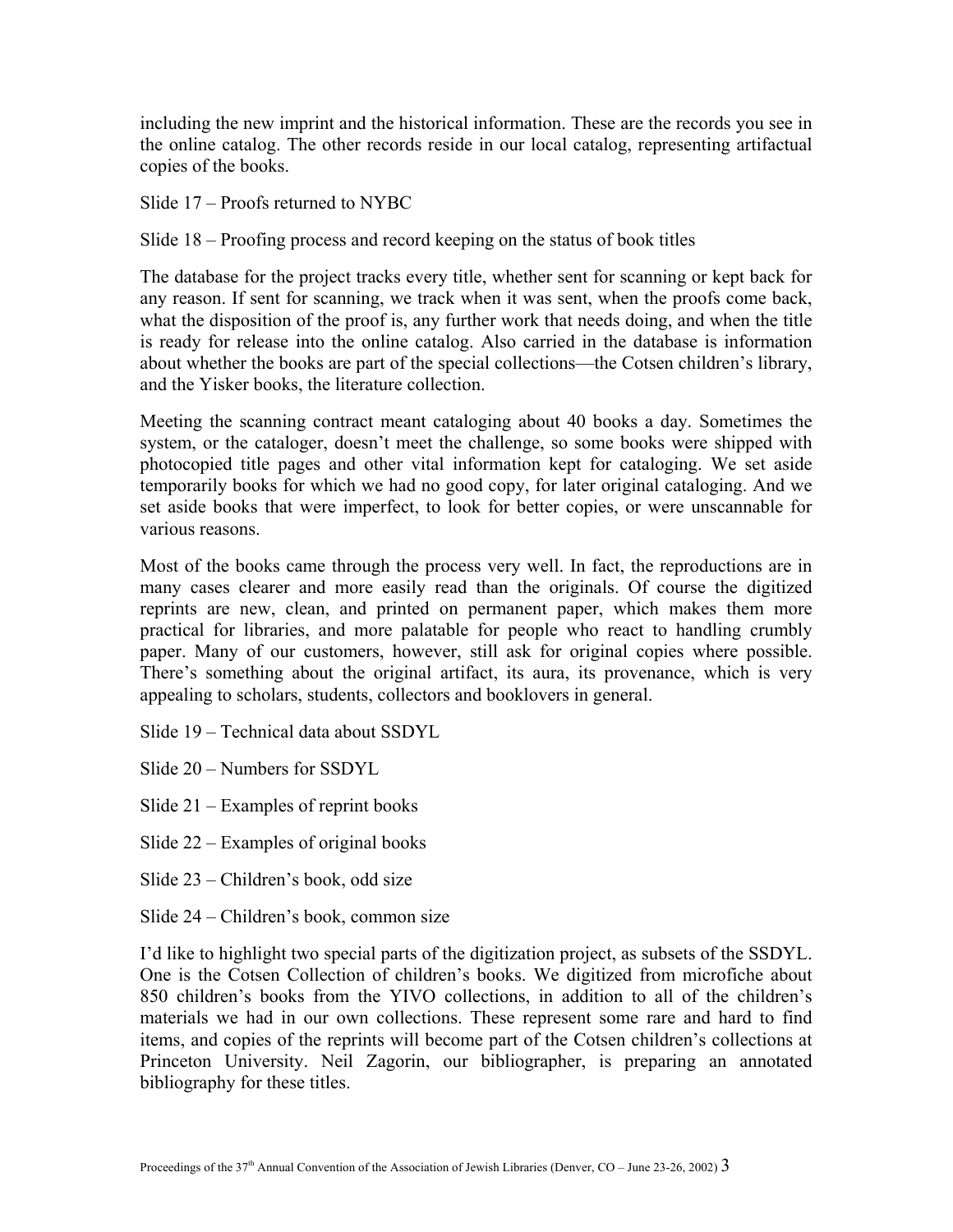Slide 25 – Book not scannable, not salvageable

Slide 26 -Yisker book

Slide 27 – Inside of Yisker book

Slide 28 – Inside of Yisker

The second is Yisker books. We are arranging to have special, high resolution scanning done for these memorial books from our collection and from the New York Public Library's collection. As you may know, these are very important books put together by the survivors and descendants of survivors of the destroyed communities in Europe to memorialize their communities. They contain documents, essays, memoirs, photographs, maps, certificates, any memorabilia they could find and preserve as part of the memorial to their villages and towns. The books are usually large format, very well printed and bound, and were issued in very small print runs, usually by private subscription, and are very scarce. They are in high demand for their historical and genealogical information, but also for the picture they present of lost societies in eastern and central Europe between the world wars. We hope to have these done within the next several months. As part of this project we will be able to scan some of the other special handling items we've held back—with important illustrations, foldout maps, and books in non-standard formats—too large, too small, odd shapes, etc., and some rare books that should not be destroyed or damaged in the scanning process.

Another very important part of the SSDYL is the e-commerce component. Our catalog is maintained by VTLS, Inc., and they have also designed an e-commerce "skin" which enables people who search the catalog online to also place orders for reprints directly with the providers of the volumes. Although we do own the database, our contract with Danka includes several years of providing the reprint copies directly to the buyers—no inventory for us to keep track of, no pulling and shipping and invoicing. Our bibliographer and Yiddish Book Department continue to field requests for original copies, and to advise on editions, source materials, and research questions. We are also developing basic collections for libraries just starting to collect Yiddish books.

The database to support all this, as I've described, is an Access set of files, very complex, which tracks all the titles through the entire process and stores the information about sponsors, type of material, new title pages, and other relevant information. We can locate and determine the status of every title all through the process, and know when the books are available for purchase. Record keeping and reporting is a lot easier when the database is good, and Gabe Hamilton has made sure ours is good. He's terrific.

So, as of May 6, 2002, our catalog is online at our website, fully searchable in English and Yiddish, and the cataloging records are available for free downloading to local catalogs, liberating libraries of the processing burdens that surround materials in non-Roman alphabets. Currently there are just fewer than 11,000 titles in the database. This summer I hope to get into the "uncataloged" boxes and create the cataloging records for them. They will join the some 2000 titles we have cataloged which are waiting for scanning, as well as the special handling materials I've mentioned. All it takes is money.